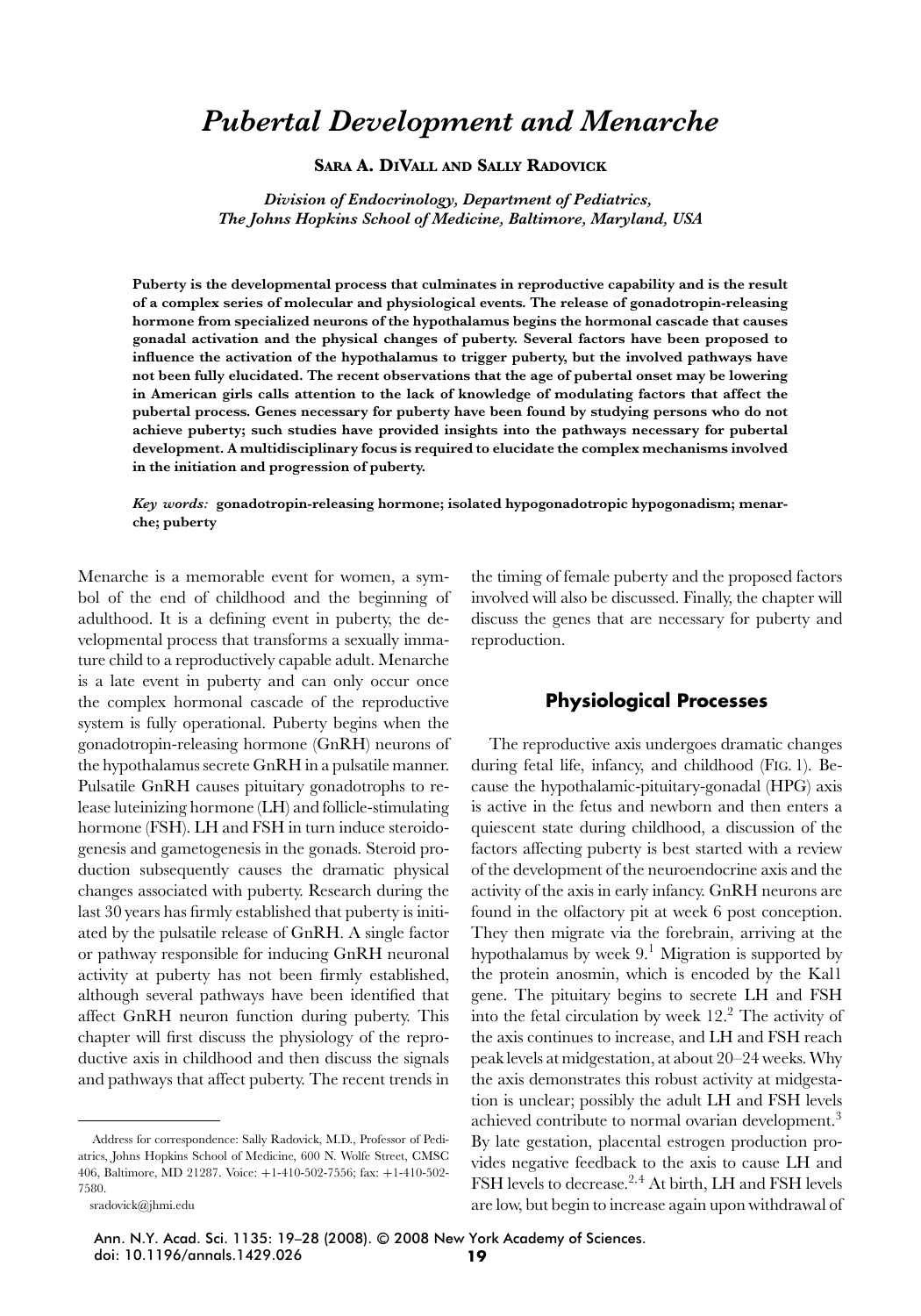

**FIGURE 1.** Schematic of the hypothalamic-pituitary-gonadal axis during developmental stages of childhood. The axis is active in fetal life and infancy, becoming quiescent at 1 year of age. In early childhood, the axis is minimally active, but becomes increasingly active in later childhood. Finally, at the time of puberty, the axis fully "reawakens" to mature to the activity present in adults.

placental estrogens. LH and FSH levels rise in the first few months of life, with FSH levels higher in female infants than in male infants. Negative steroid regulation of the axis is intact during this time, because agonadal infants exhibit LH and FSH levels similar to that of agonadal adults.<sup>5</sup>*,*<sup>6</sup> In girls, LH and FSH levels fall to nearly undetectable levels by the age of 2 years. This effect is independent of steroid feedback because agonadal toddlers also experience the decrease in gonadotropin levels.<sup>5</sup> This fall in gonadotropin levels is thought to be due to suppressive influences of the central nervous system that develop during the first years of life.

Although significantly suppressed in early and midchildhood, the HPG axis has detectable activity. Multiple groups have shown that prepubertal children as young as 5 years of age exhibit infrequent, low-level LH and FSH peaks during sleep.<sup> $7-9$ </sup> Using ultrasensitive immunofluorometric assays to measure LH and FSH, peaks have been detected in girls three years prior to the first physical sign of puberty.<sup>9</sup> FSH peaks are higher than LH peaks, and the gonadotropin peaks do not result in detectable steroid hormone levels. About one year prior to breast budding, prepubertal girls begin to experience higher peaks of LH exclusively during sleep. Brief nocturnal increases in estradiol, barely above the 2 pg/mL limits of the assay, are detectable. At the time that breast budding becomes detectable, LH peak amplitude increases about 10-fold, while FSH pulse amplitude doubles. These changes produce a smaller FSH/LH ratio.<sup>7,9</sup> The augmentation of LH pulse amplitude occurs because of increased pituitary responsiveness to GnRH. There is a priming effect of GnRH on LH release by the gonadotroph and an increase in the number of GnRH receptors on the gonadotroph. Pulse frequency increases to a lesser extent, and pulses become diurnal. Increases in estradiol also become more prolonged.<sup>9</sup>

Subsequent changes in hormonal patterns are most readily discussed with reference to standards developed by Tanner for staging female puberty on the basis of physical changes of the breast and the appearance of pubic hair.<sup>10</sup> Multiple groups have characterized the hormonal patterns present at each stage.<sup>11,12</sup> The pubertal progression from Tanner stage 2 to 3 is marked by further increases in LH pulse amplitude, 20–40 fold increases from levels detected prepubertally. Although the greatest pulse amplitudes are during sleep, significant detectable LH peaks are present during the day, and basal LH levels are detectable.<sup>7</sup> Estradiol levels increase, becoming detectable at all hours. Upon advancement to Tanner stage 4, the pattern of gonadotropin release is not appreciably different, but estadiol levels continue to increase.<sup>11</sup> This phenomenon suggests that ovarian responsiveness to gonadotropins has increased, possibly via gonadotropin-induced increases in enzymes necessary for estradiol production. Inhibin levels also rise during this time, possibly mediating some degree of negative feedback on the axis.<sup>13</sup> Menarche occurs near the end of stage 4 after a yearlong rise in daily estradiol output.<sup>14</sup> High estradiol levels at this time can exert negative feedback on the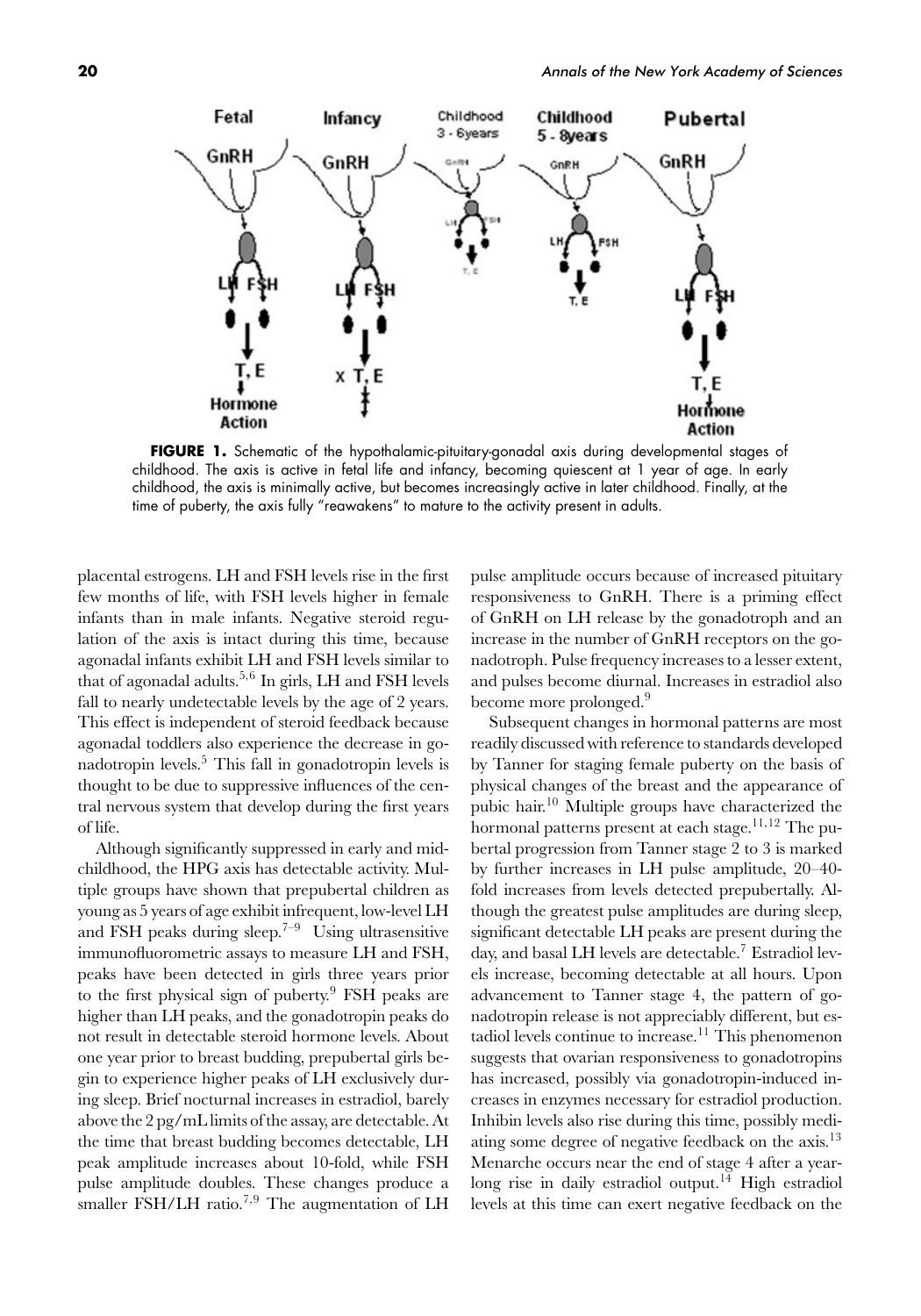axis to suppress it, leading to cyclic estrogen levels and uterine bleeding.<sup>12</sup> At the time of menarche, positive feedback of estradiol on the axis is not established, and therefore, ovulation rarely occurs. Uterine bleeding occurs with varying cyclicity, until the mechanism of estrogen-induced LH surge is mature and ovulatory cycles occur. This process takes a variable amount of time in girls, often taking a year or more after menarche to become fully established.

Coincident with estradiol production by the gonad during puberty, the adrenal glands begin to secrete androgens that cause pubic and axillary hair development in girls. Pubic hair generally develops at breast Tanner stage 3 in females. This androgen output by the adrenal gland, so called adrenarche, is associated with the development of the zona reticularis of the adrenal gland. DHEA-S is the predominant ketosteroid produced by the mature adrenal gland. The factors causing development of the zona reticularis and subsequent adrenal gland steroid production are unknown. Although androgen production by the adrenal gland and estradiol production by the ovary coincide, they appear to be separate processes and are regulated independently. If timing of adrenarche varies from the norm, it can be indicative of pathologic adrenal androgen secretion.

# **Factors That Modulate the Onset of Puberty**

The necessity of pulsatile GnRH in regulating the reproductive axis was established in the late 1970s. A study by Wildt and Knobil established the essential role of pulsatile GnRH in initiating puberty.<sup>15</sup> They induced puberty in a prepubertal monkey by administering GnRH in pulses. Puberty progressed and menarche occurred in these monkeys with continued administration of pulse GnRH. Research during the last 25 years has centered on what factors induce the "reawakening" of the GnRH neuron at puberty. TABLE 1 is a listing of the factors believed to be involved in the pubertal reawakening of the GnRH neuron. Inhibitory, stimulatory, and nutrition-dependent signals have been identified and the evidence behind the role of each signal in the onset of puberty is discussed below.

# Inhibitory Signals Gamma-Aminobutyric Acid (GABA)

GABA is made by specialized neurons of the hypothalamus and is a major inhibitory molecule of the hypothalamus. Studies have demonstrated that GABA release into the median eminence decreases at the onset of puberty in primates.<sup>16</sup> In the same study, release of

#### **TABLE 1. Factors involved in induction of the GnRH pulse generator at puberty**

| <b>Inhibitory Factors</b>      |  |
|--------------------------------|--|
| Gamma-aminobutyric acid (GABA) |  |
| Stimulatory Factors            |  |
| Kisspeptin                     |  |
| Glutamate                      |  |
| Norepinephrine                 |  |
| Growth factors                 |  |
|                                |  |

GABA inhibition with GABAA receptor antagonists in prepubertal primates allowed for pulsatile release of GnRH into the pituitary portal system. Pulsatile infusion of the same GABA receptor antagonists to prepubertal monkeys causes precocious menarche.<sup>17</sup> Infusion of GABA after puberty has started is also effective in inhibiting GnRH release.16 Evidence suggests that GABAA receptors undergo changes in subunit composition at the time of puberty, contributing to the release of inhibition of GnRH secretion by GABA at the time of puberty.<sup>18</sup> Whether GABA accounts for the inhibition of GnRH release in the neonatal period has not been studied in primates.

#### Neuropeptide <sup>Y</sup>

Neuropeptide Y (NPY) is an abundant hypothalamic peptide that controls food intake behavior and reproductive function in adults. Studies investigating the role of NPY in puberty have been conflicting; both inhibitory and stimulatory effects have been observed. Ventricular administration of NPY in agonadal male and female monkeys inhibits GnRH release postpubertally.<sup>19</sup> Ventricular infusion of NPY antagonist stimulated LH release and resulted in precocious puberty in juvenile monkeys.20 NPY mRNA levels were found to be inversely related to GnRH release in infancy, prepubertally, and pubertally.<sup>20</sup> These studies suggest an inhibitory effect of NPY on the neuroendocrine reproductive function. Other laboratories found that NPY levels in the median eminence increase at the onset of puberty in monkeys, $21$  and infusion of NPY into the median eminence increases GnRH release.<sup>22</sup> In addition, the infusion of NPY antiserum into the median eminence did not stimulate GnRH release in prepubertal monkeys, $21$  suggesting that NPY does not exert an inhibitory effect on GnRH release. Differences in the infusion site of NPY and therefore site of action of NPY—ventricular versus median eminence could account for the differences between the studies. More studies are needed to clarify the role of NPY in puberty.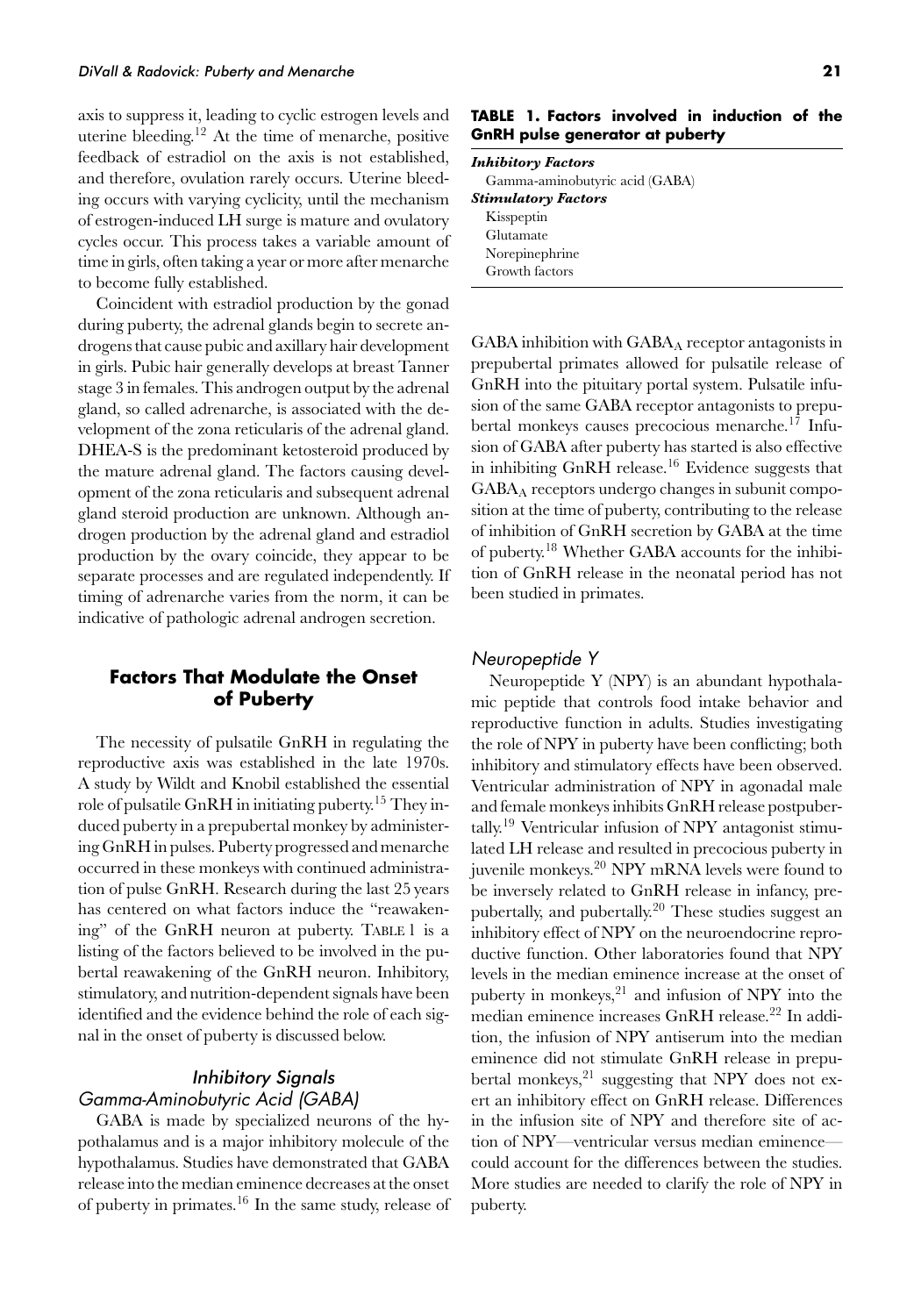#### Stimulatory Signals

### Kisspeptin

In 2003, two groups independently reported that the neuropeptide kisspeptin and its receptor, GPR54, were essential for GnRH neuronal function.23*,*<sup>24</sup> Humans with mutations in the GPR54 gene that lead to loss of receptor function have hypothalamic hypogonadism, as do mice lacking the GPR54 gene. Thus GPR54 and its ligand, kisspeptin, moved to the forefront in neuroendocrine reproductive research as possible regulators of GnRH neuron function and a stimulatory pathway for puberty.

GPR54 receptor protein was found to co-localize specifically with GnRH neurons in rodents<sup>25,26</sup> and nonhuman primates, $27$  and kisspeptin was found to be expressed in a subpopulation of neurons in the hypothalamus, with highest levels of expression at puberty. This supports the notion that kisspeptin acts on GnRH neurons via its receptor, GPR54 to affect their function. Subsequent studies found that infusion of kisspeptin intraventricularly resulted in a dramatic increase in GnRH neuron activation<sup>25</sup> and induced gonadotropin secretion in rodents.<sup>26</sup> Intravenous administration induced gonadotropin secretion in humans.<sup>28</sup> Administration of kisspeptin to prepubertal rats<sup>29</sup> and prepubertal monkeys $^{27}$  induced LH release into the serum, suggesting that kisspeptin is a stimulatory signal for puberty. Male and female GPR54 knockout mice do not enter puberty and are infertile, but a subset of female kisspeptin knockout mice enter puberty and experience estrous cycling.30 This suggests that other unknown factors modulate puberty in these mice, possibly via the GPR54 receptor. Cumulatively, these studies indicate that the kisspeptin-GPR54 pathway is an important stimulator of GnRH neuron activity and puberty. Factors that affect the kisspeptin–GPR54 pathway have yet to be determined.

#### Glutamate

Glutamate is a major excitatory neurotransmitter in the hypothalamus. Glutamate stimulates GnRH release via *N*-methyl-D-aspartic acid (NMDA) receptors *in vivo* and *in vitro*. <sup>31</sup> Glutamate stimulates GnRH release, as inferred by LH release, in prepubertal monkeys<sup>32</sup> and rodents.<sup>31</sup> Stimulation of NMDA receptors leads to precocious puberty in  $rats^{33}$  and monkeys.<sup>34</sup> In contrast, NMDA receptor blockers delay, but do not prevent the onset of puberty in rodents.<sup>35</sup> There is evidence that sensitivity to glutamate stimulation increases at puberty. Studies found that low and 10-fold higher doses of NMDA stimulate GnRH release in postpubertal monkeys, whereas only the 10-fold higher dose of NMDA stimulates GnRH release in prepubertal monkeys.36 Thus, these results suggest that glutamate plays a role in the onset of puberty, but whether it is required for puberty induction is unknown.

## Norepinephrine

Although norepinephrine is a strong inducer of GnRH release postpubertally,<sup>37</sup> it seems to have a facilitative, rather than primary role in puberty. When adrenal chromaffin cells releasing norephinephrine are transplanted into the third ventricle of macaques, puberty is not induced. However, monkeys with transplantation of chromaffin cells experienced menarche significantly earlier,<sup>38</sup> suggesting a role for norephinephrine in pubertal maturation, but not in pubertal onset.

## Growth Factors

Astroglia adjacent to GnRH neurons can synthesize and release growth factors such as transforming growth factor-alpha and -beta (TGF-α and -β), fibroblast growth factor (FGF), epidermal growth factor (EGF), and insulin-like growth factor-1 (IGF-1). $^{37}$ The hypothalamic expression of TGF and its receptor, erbB1, increases at the time of puberty. $39$  Transgenic mice overexpressing TGF-α in the hypothalamus experience precocious puberty. Additionally, defective erbB1 signaling has been implicated in the pathogenesis of hypothalamic hamartomas.<sup>40</sup>

IGF-1 has also been found to play a role in puberty in rodents. Intraventricular infusion of IGF-1 induces puberty in rats,<sup>41</sup> while intraventricular infusion of IGF-1 antibody delays puberty.<sup>42</sup> IGF-1 has been shown by our laboratory to increase GnRH expression *in vitro*. 43 These data suggest that integration of growth, nutrition, and reproduction may occur at the level of the GnRH neuron. More studies are needed to elucidate the level of IGF-1 signaling in puberty.

#### Nutritional Factors

In 1970, Frisch hypothesized that a threshold weight and fat mass must be achieved before menarche can occur,44 providing an explanation for the decrease in age of menarche over the previous century. Mechanistic pathways underlying this hypothesis have been debated. Many candidate metabolic signals have been studied for their role in the function of the reproductive axis and puberty. The physiological effect of nutritional extremes will be discussed as well as a few of the candidate signals.

The effect of low caloric intake on the neuroendocrine control of reproduction has been formally studied in human and nonhuman primates. Prolonged fasting with weight loss can lead to hypogonadotropic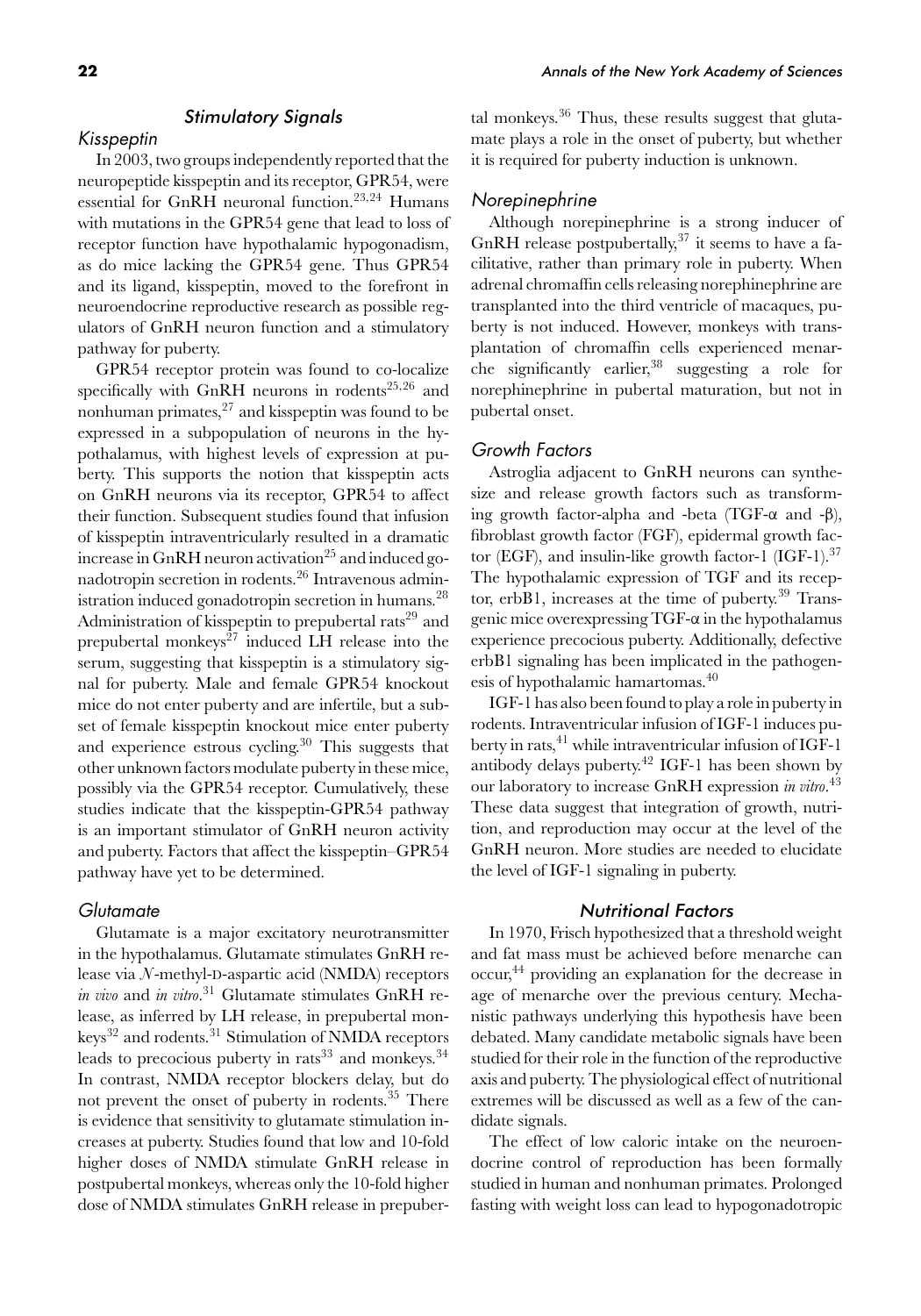hypogonadism in women.45 Even a short-term, 72 hour fast leads to a 20% decrease in LH pulse frequency in women, with maintenance of LH pulse amplitude.<sup>46</sup> Of interest, men who undergo a shorter, 48-hour fast experience a 50% decrease in LH pulse frequency,47 suggesting that women are protected from the neuroendocrine consequences of short-term caloric deprivation. The effect of fasting also occurs in the absence of sex steroids; in agonadal adult male monkeys, missing one meal results in loss of LH secretion.<sup>48</sup> In humans, children with chronic malnutrition and disease states associated with malabsorption experience delayed puberty.<sup>49</sup> The site of integration of metabolic signals to the reproductive axis is thought to be at the hypothalamus, as studies in nonprimates indicate that GnRH pulse frequency is severely dampened with food deprivation.<sup>50</sup>

Many different metabolic signals have been proposed to play a role in the nutritional regulation of reproduction and puberty. The discovery of leptin and its role as a signal of nutritional status to the hypothalamus sparked a flurry of studies investigating the effect of leptin on GnRH neuronal activity and puberty. Studies have yielded divergent results. Some studies found that leptin induced puberty in normal prepubertal mice,<sup>51</sup>*,*<sup>52</sup> whereas an equal number of studies did not find an effect of leptin on puberty in normal mice.<sup>53</sup>*,*<sup>54</sup> The differences in the studies may be due to different methodologies. However, leptin prevents a delay in puberty in malnourished rats.54 The role of leptin in primate puberty is not as clear. Leptin concentrations do not change with puberty in monkeys.<sup>55</sup> In humans, leptin concentrations increase gradually during childhood, and continue to gradually rise during puberty,<sup>56</sup>*,*<sup>57</sup> and boys with constitutional delay can enter puberty without an increase in leptin.58 Patients with lipoatrophic diabetes with resultant leptin deficiency experience normal timing of puberty.<sup>59</sup> Leptin has not been found to advance puberty in primates. These observations suggest that leptin plays a permissive, rather than primary role in onset of primate puberty.

Numerous other metabolic factors have been proposed to play a role in the nutritional regulation of reproduction in rodents and primates, but their role in puberty onset has not been specifically studied. These factors include insulin,<sup>60</sup>, ghrelin,<sup>61</sup> galanin-like peptide (GALP),  $62$  glucose, and free fatty acids.<sup>37</sup> Whether these factors interact with the stimulatory or inhibitory signals identified above has not been established. However, there is some evidence that nutritional status regulates kisspeptin because kisspeptin administration can induce an LH surge in both food-deprived mice $63$ and streptozotocin-treated (insulin-deficient diabetic)

mice.<sup>64</sup> Clearly, more studies are needed to determine the role of these hormones on the neuroendocrine regulation of puberty.

Puberty can only begin when signals from the central nervous system and signals from the periphery indicating systemic health and adequate nutritional status converge in the hypothalamus to stimulate GnRH pulsatile secretion. Although research of the last 25 years has yielded significant knowledge about the pathways involved, the interactions between the pathways have only just begun to be elucidated. The critical role of kisspeptin in puberty was just recently discovered, suggesting that more novel pathways are likely involved, thus increasing the complexity of the task at hand.

# **Timing of Pubertal Onset**

Even though the tempo and series of events in puberty are remarkably conserved in different populations, the onset of puberty occurs across a wide range of ages in normal girls. Longitudinal studies performed by Tanner in the 1980s established the average age of puberty onset in North American girls, as indicated by breast budding, at 10.7 years with a standard deviation  $(SD)$  of 1 year.<sup>65</sup> The average age of menarche is 12.7 years with an SD of 1.3 years. Precocious puberty is then defined as breast budding earlier than 2.5 standard deviations from the mean, or in a child younger than 8 years of age, whereas delayed puberty is defined as no breast budding 2.5 SD later than the mean, or by 13 years of age.

The timing of puberty in the developing world was thought to be stable over the last 50 years, but a controversial study published in 1997 put that belief into question. Herman-Giddens *et al*. published a crosssectional study of 17,000 girls in the Pediatric Research in Office Settings (PROS) network.<sup>66</sup> Upon visual inspection of girls seen for regular office visits, 6.5% of white girls and 27.2% of black girls had breast or pubic hair development before the age of 8 years. Therefore, application of the traditional definitions of precocious puberty would result in a high proportion of potentially normal girls undergoing extensive and expensive testing for precocious puberty. Although some in the field have supported this study resulting in revised guidelines,  $67$  others have cited the uncertainty of the conclusions because of concerns of ascertainment bias and the lack of palpation to verify the visual inspection.68*,*<sup>69</sup> Subsequent studies have shown ethnic and racial differences in pubertal development and the trend toward earlier pubertal development, though not as pronounced as in the Herman-Giddens study.70*,*<sup>71</sup> Concerns about the lack of palpation also exist with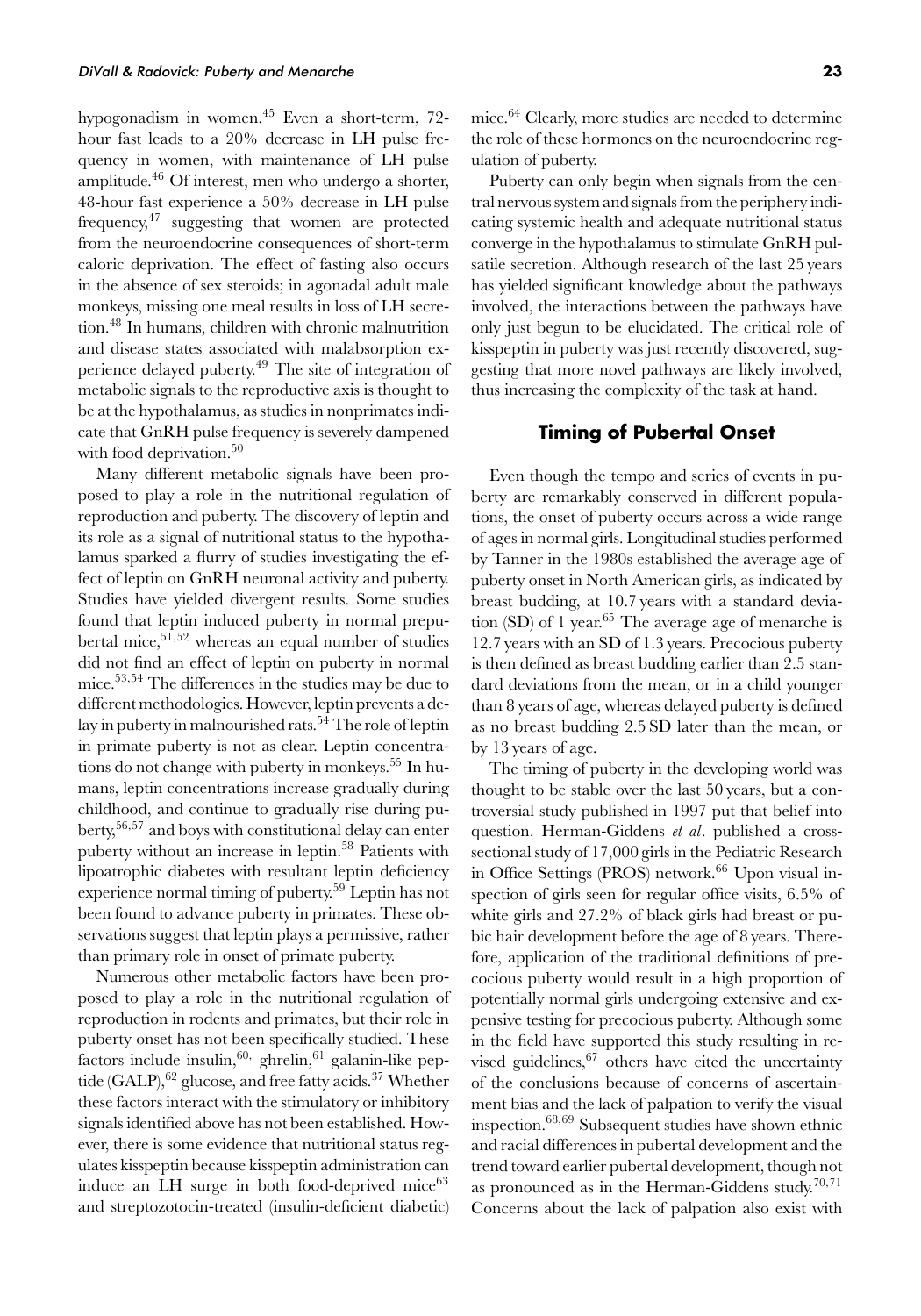these studies. In a European multicenter retrospective study, the revised guidelines were applied to 443 girls previously diagnosed with central precocious puberty (CPP). The authors determined that the application of the revised guidelines would miss 4 of the 35 girls who had cranial pathology.<sup>72</sup> These results have been interpreted in two ways. Some experts, citing the statistic that 12% of girls with a CNS abnormality associated with precocious puberty are over age 7, are cautious of the revised guidelines.<sup>73</sup> Other experts state that since that fewer than 2% (6/329) of girls over age 6 had an abnormal brain imaging study and thus only 1 in 50 brain imaging studies would be abnormal in these girls, the monetary and emotional cost of performing cranial imaging in all girls over age 6 with CPP is quite high; thus these investagators support the revised guidelines.74 The clinician, then, must continue to weigh the risks and benefits of cranial imaging of 6–7-year-old girls with precocious puberty on a caseby-case basis. More, well-designed, large prospective studies are needed to confirm the observed trends and assess the rate of pathology among American girls aged 6–8 years to further guide the physician in clinical decision making.

If North American girls are entering puberty earlier, what would be the causal factors? Obesity is an obvious target, as the rate of obesity in children has dramatically increased since the late 1980s. In the Herman-Giddens study, girls with earlier onset of breast budding had higher BMI scores than age-matched girls without budding.<sup>66</sup> In another study, white girls with earlier onset of puberty had higher BMI scores than girls with normal onset of menarche.<sup>75</sup> The association was not significant for black girls, and thus other factors likely account for the higher prevalence of early puberty in African American girls. The molecular mechanism explaining these clinical observations has not been elucidated.

# **Genetics of Puberty and Pubertal Timing**

Genes necessary for puberty and reproduction have been found by analysis of patients with isolated hypogonadotropic hypogonadism (IHH) and are summarized in TABLE 2. These mutations are rare, and are found in only about 30% of IHH patients, implying that many unidentified genes are necessary for proper hypothalamic-pituitary-gonadal function.<sup>76</sup> Mutations in KAL1, FGFR1, or GNRHR account for most of the known causes of IHH. There may be variable penetrance and marked phenotypic variance among af-

Phenotype with Gene Gene Gene Product Disruption Kal1 Anosmin-1 Anosmia, HH*<sup>a</sup>* FGFR1 FGF Receptor HH LEP Leptin Obesity, delayed puberty LEPR Leptin receptor Obesity, delayed puberty GPR54 GPR54 receptor HH PCSK1 Prohormone HH, obesity, including convertase proinsulin and corticotropin GNRHR1 GnRH receptor HH NROB1 DAX-1 HH, AHC<sup>b</sup> LHβ LHβ subunit HH FSHβ FSHβ subunit HH

**TABLE 2. Genes necessary for puberty and reproduction**

*a* Hypothalamic hypogonadism.

*b* Adrenal hypoplasia congenital.

fected family members; some individuals with these mutations have complete IHH, whereas while others have partial IHH or delayed puberty. Mutations in KAL1 and FGFR1 are associated with anosmia. These genes encode for proteins important for GnRH neuronal migration from the olfactory placode to the hypothalamus. KAL1 encodes anosmin-1, a neural cell adhesion molecule that has been proposed to provide a scaffold for GnRH and olfactory neuron migration. FGFR1 (KAL2) encodes the transmembrane fibroblast growth factor receptor-1 (FGFR1) that binds FGF1 and FGF2 with high affinity. FGFR1 is thought to interact with anosmin-1, as they are co-expressed at the same embryonic developmental stages and tissues.<sup>77</sup> The presence of a dominant negative mutant that blocks FGF receptor action has been shown to attenuate GnRH neurite outgrowth and cell proliferation *in vitro*. <sup>78</sup> Mutations in the gene GNRHR, which encodes for the GnRH receptor, are not associated with anosmia. Similar to observed differences in phenotype among affected family members, response to exogenous GnRH may also be variable.<sup>79</sup>

Less common causes of IHH include mutations in the gene GPR54, which encodes for the transmembrane receptor GPR54. Mutations in the ligand for GPR54, kisspeptin, have not been found. Mutations in NROB1, which encodes for the transcription factor DAX1, cause adrenal hypoplasia congenita and HH. DAX1 is required for normal adrenal and gonadotrope development. Mutation in the gene PCSK1 causes childhood obesity, IHH, elevated proopiomelanocortin but hypocortisolism, and elevated proinsulin, but low insulin levels. PCSK1 encodes for prohormone convertase, and dysfunction of this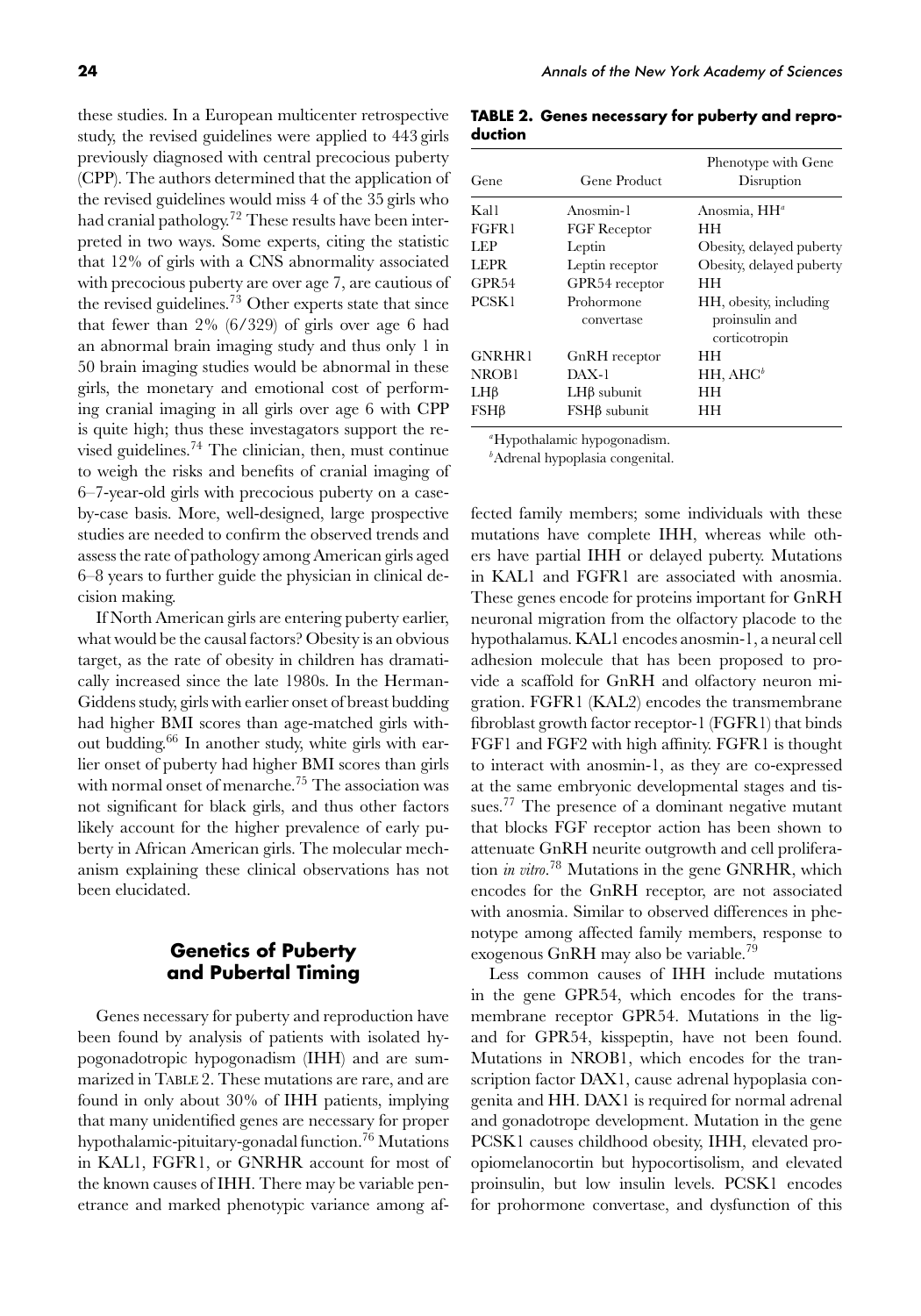protein prevents normal production of selected hormones. It is unclear whether prohormone convertase is necessary for processing of a factor important in reproduction or whether the associated metabolic derangements contribute to the reproductive phenotype. Mutations in leptin or leptin receptor cause disruption in the hypothalamic regulation of satiety, leading to severe obesity and associated hyperinsulinemia. These patients also exhibit HH, but it is unclear whether the HH is primarily from disruption in leptin signaling or secondarily from the metabolic derangements.

Mutations in genes encoding transcription factors necessary for pituitary development are also important causes of HH. These genes include HESX1, PROP1, LHX3, and LHX4. Individuals with these mutations, however, also exhibit other features of hypopituitarism, including growth hormone deficiency, cortisol deficiency, secondary hypothyroidism, and prolactin deficiency.

Finally, individuals have been identified with mutations in the LH $\beta$  or FSH $\beta$  genes.<sup>76</sup> The patients identified with mutations in LHβ have been males with hypogonadism and undetectable LH but elevated FSH. One case of an LHβ mutation has been found in a woman with infertility and anovulation.<sup>80</sup> Mutations in FSHβ have been found in females with hypogonadism and low estrogen, low FSH, and elevated LH. Interestingly, males with this mutation do not have as dramatic a phenotype, but exhibit infertility.

Evidence suggests that IHH and constitutional delay of puberty lie on a spectrum of disorders characterized by delayed activation of the GnRH pulse generator. The phenotypic variability of persons with mutations in KAL1, FGFR1, and GNRHR1, varying from complete IHH to delayed puberty, suggests that environmental factors, gene-modulating factors, or gene dosage play a role in the manifestation of the disorder. In a recent study, males with complete IHH, including some with mutations in FGFR1 and GN-RHR1, experienced sustained reversal of IHH after variable periods of androgen replacement. $81$  This suggests that either sex steroids modulate the HPG axis to promote activation of the GnRH pulse generator, or that some patients diagnosed with IHH at the age of 18 actually have extreme constitutional delay of puberty. These individuals then may have disorders in as yet unidentified genes necessary for normal pubertal timing.

In efforts to identify the genes that play a role in the variation of pubertal timing and menarche across the population, genome-wide linkage scans and association analysis are beginning to be applied. Constitutional delay of puberty is generally inherited in an autosomal dominant manner, suggesting that single genes may be defective in these families. $82$  In one study using sequence analysis and haplotype-based association of individuals with delayed puberty, genetic variation in GNRHR or GNRH1 was not associated with delayed puberty.<sup>83</sup> Another study using sequence analysis and disequilibrium analysis to investigate for genetic association, determined that leptin and leptin receptor gene polymorphisms do not account for delayed puberty.<sup>84</sup> Genome-wide linkage scans have been performed in large female populations to identify regions that may play a role in timing of menarche. One study of Caucasian women found loci on 22q13, 22q11, and 11q23 that were linked to age at menarche.<sup>85</sup> These same authors found an association between age at menarche and a single nucleotide polymorphism (SNP) in the IGF1 gene.<sup>86</sup> A study of European sisters used linkage analysis and found trait loci on chromosomes 1, 7, 8, 16, 19, and 20 associated with age at menarche. $87$ Although in its early stages, genome-wide linkage analysis may be a powerful tool to identify genes important for puberty and normal pubertal timing.

The molecular mechanisms regulating initiation and timing of puberty are still largely unknown. In a recent anniversary issue of *Science* magazine, the editors labeled "What triggers puberty?" as one of the 100 most compelling questions facing science in the next century.<sup>88</sup> The answer will be ascertained only with step-wise advances in knowledge by scientists in the fields of physiology, biochemistry, molecular biology, population genetics, and clinical investigation. Clinical observation and characterization of patients with disorders of pubertal development has yielded information that has provided a new direction in the field of puberty research for basic scientists to explore. This underscores the importance of the bedside-to-bench approach of translational investigation in advancing our knowledge of this very critical process—a process that is necessary for the very propagation of our species.

#### **Conflicts of Interest**

The authors declare no conflicts of interest.

# **References**

- 1. SCHWANZEL-FUKUDA, M., K.L. CROSSIN, D.W. PFAFF, *et al*. 1996. Migration of luteinizing hormone-releasing hormone (LHRH) neurons in early human embryos. J. Comp. Neurol. **366:** 547–557.
- 2. KAPLAN, S.L. & M.M. GRUMBACH. 1978. Pituitary and placental gonadotrophins and sex steroids in the human and sub-human primate fetus. Clin. Endocrinol. Metab. **7:** 487–511.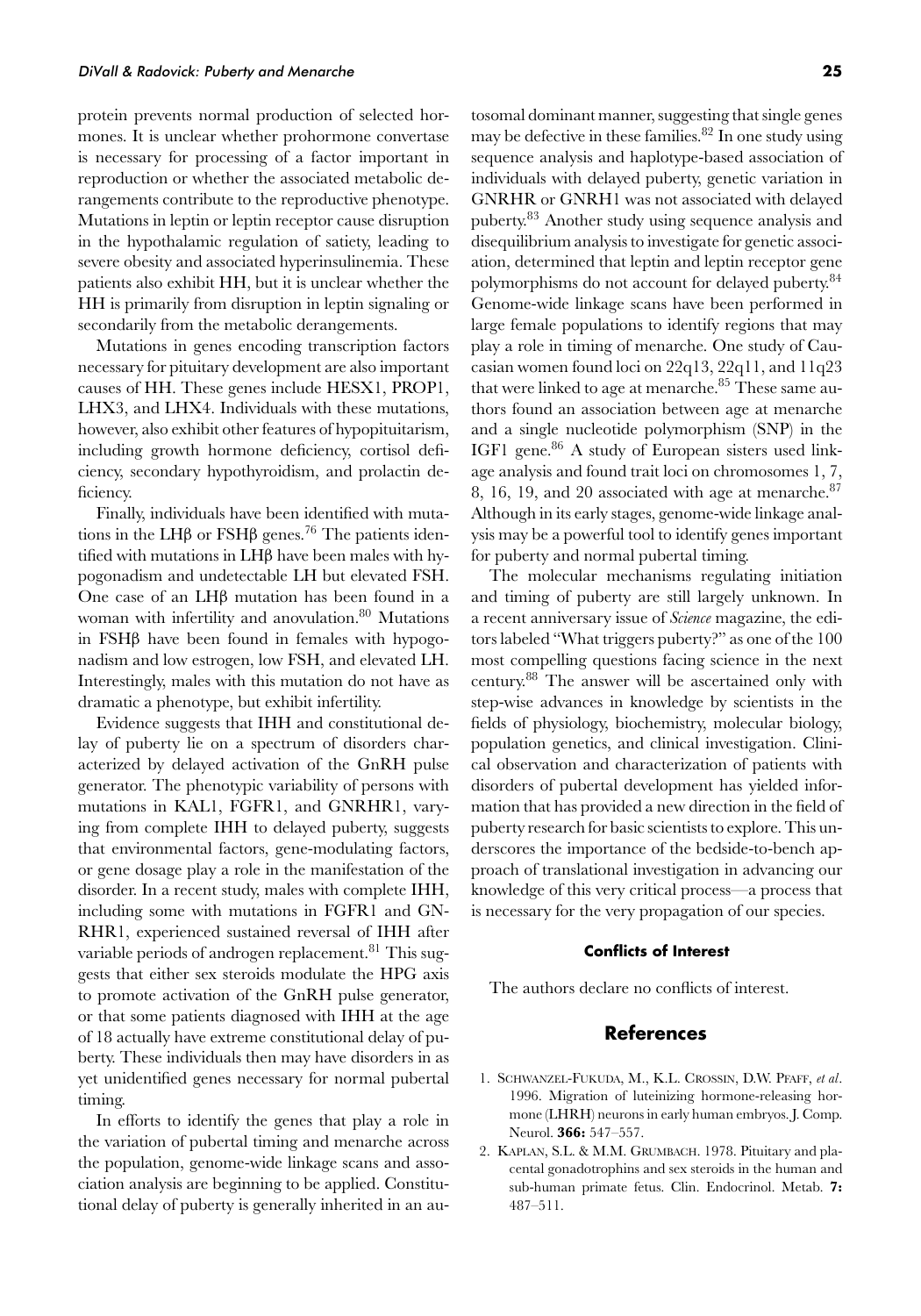- 3. GULYAS, B., G. HODGEN, W. TULLNER & G. ROSS. 1977. Effects of fetal or maternal hypophysectomy on endocrine organs and body weight in infant rhesus monkeys (*Macaca mulatta*): with particular emphasis on oogenesis. Biol. Reprod. **16:** 216–227.
- 4. KAPLAN, S.L., M.M. GRUMBACH & M.L. AUBERT. 1976. The ontogenesis of pituitary hormones and hypothalamic factors in the human fetus: maturation of central nervous system regulation of anterior pituitary function. Recent Prog. Horm. Res. **32:** 161–243.
- 5. CONTE, F., M. GRUMBACH & S. KAPLAN. 1975. A diphasic pattern of gonadotropin secretion in patients with the syndrome of gonadal dysgenesis. J. Clin. Endocrinol. Metab. **40:** 670–674.
- 6. ROSS, J., D. LORIAUX & G. CUTLER, JR. 1983. Developmental changes in neuroendocrine regulation of gonadotropin secretion in gonadal dysgenesis. J. Clin. Endocrinol. Metab. **57:** 288–293.
- 7. APTER, D., T. BUTZOW, G. LAUGHLIN & S. YEN. 1993. Gonadotropin-releasing hormone pulse generator activity during pubertal transition in girls: pulsatile and diurnal patterns of circulating gonadotropins. J. Clin. Endocrinol. Metab. **76:** 940–949.
- 8. WU, F., G. BUTLER, C. KELNAR, *et al*. 1996. Ontogeny of pulsatile gonadotropin releasing hormone secretion from midchildhood, through puberty, to adulthood in the human male: a study using deconvolution analysis and an ultrasensitive immunofluorometric assay. J. Clin. Endocrinol. Metab. **81:** 1798–1805.
- 9. MITAMURA, R., K. YANO, N. SUZUKI, *et al*. 2000. Diurnal rhythms of luteinizing hormone, follicle-stimulating hormone, testosterone, and estradiol secretion before the onset of female puberty in short children. J. Clin. Endocrinol. Metab. **85:** 1074–1080.
- 10. TANNER, J.M. 1952. The assessment of growth and development in children. Arch. Dis. Child. **27:** 10–33.
- 11. OERTER, K., M. URIARTE, S. ROSE, *et al*. 1990. Gonadotropin secretory dynamics during puberty in normal girls and boys. J. Clin. Endocrinol. Metab. **71:** 1251–1258.
- 12. HANSEN, J., H. HOFFMAN & G. ROSS. 1975. Monthly gonadotropin cycles in premenarcheal girls. Science **190:** 161–163.
- 13. SEHESTED, A., A. JUUL, A. ANDERSSON, *et al*. 2000. Serum inhibin A and inhibin B in healthy prepubertal, pubertal, and adolescent girls and adult women: relation to age, stage of puberty, menstrual cycle, follicle-stimulating hormone, luteinizing hormone, and estradiol levels. J. Clin. Endocrinol. Metab. **85:** 1634–1640.
- 14. LEGRO, R., H. LIN, L. DEMERS & T. LLOYD. 2000. Rapid maturation of the reproductive axis during perimenarche independent of body composition. J. Clin. Endocrinol. Metab. **85:** 1021–1025.
- 15. WILDT, L., G. MARSHALL & E. KNOBIL. 1980. Experimental induction of puberty in the infantile female rhesus monkey. Science **207:** 1373–1375.
- 16. MITSUSHIMA, D., D. HEI & E. TERASAWA. 1994. γ-Aminobutyric acid is an inhibitory neurotransmitter restricting the release of luteinizing hormone-releasing hormone before the onset of puberty. Proc. Natl. Acad. Sci. USA **91:** 395–399.
- 17. KEEN, K., A. BURICH, D. MITSUSHIMA, *et al*. 1999. Effects of pulsatile infusion of the GABAA receptor blocker bicuculline on the onset of puberty in female rhesus monkeys. Endocrinology **140:** 5257–5266.
- 18. FRITSCHY, J., J. PAYSAN, A. ENNA & H. MOHLER. 1994. Switch in the expression of rat GABAA-receptor subtypes during postnatal development: an immunohistochemical study. J. Neurosci. **14:** 5302–5324.
- 19. KAYNARD, A.H., K.Y. PAU, D.L. HESS & H.G. SPIES. 1990. Third-ventricular infusion of neuropeptide Y suppresses luteinizing hormone secretion in ovariectomized rhesus macaques. Endocrinology **127:** 2437–2444.
- 20. MAJDOUBI, M.E., A. SAHU, S. RAMASWAMY & T.M. PLANT. 2000. Neuropeptide Y: a hypothalamic brake restraining the onset of puberty in primates. Proc. Natl. Acad. Sci. USA **97:** 6179–6184.
- 21. GORE, A.C., D. MITSUSHIMA & E. TERASAWA. 1993. A possible role of neuropeptide Y in the control of the onset of puberty in female rhesus monkeys. Neuroendocrinology **58:** 23–34.
- 22. WOLLER, M.J. & E. TERASAWA. 1991. Infusion of neuropeptide Y into the stalk-median eminence stimulates in vivo release of luteinizing hormone-release hormone in gonadectomized rhesus monkeys. Endocrinology **128:** 1144–1150.
- 23. DEROUX, N., E. GENIN, J. CAREL, *et al*. 2003. Hypogonadotropic hypogonadism due to loss of function of the KiSS1-derived peptide receptor GPR54. Proc. Natl. Acad. Sci. USA **100:** 10972–10976.
- 24. SEMINARA, S., S. MESSAGER, E. CHATZIDAKI, *et al*. 2003. The GPR54 gene as a regulator of puberty. N. Engl. J. Med. **349:** 1614–1627.
- 25. IRWIG, M.S., G.S. FRALEY, J.T. SMITH, *et al*. 2004. Kisspeptin activation of gonadotropin releasing hormone neurons and regulation of KiSS-1 mRNA in the male rat. Neuroendocrinology **80:** 264–272.
- 26. MESSAGER, S., E. CHATZIDAKI, D. MA, *et al*. 2005. Kisspeptin directly stimulates gonadotropin-releasing hormone release via G protein-coupled receptor 54. Proc. Natl. Acad. Sci. USA **102:** 1761–1766.
- 27. SHAHAB, M., C. MASTRONARDI, S. SEMINARA, *et al*. 2005. Increased hypothalamic GPR54 signaling: a potential mechanism for initiation of puberty in primates. Proc. Natl. Acad. Sci. **102:** 2129–2134.
- 28. DHILLO, W.S., O.B. CHAUDHRI, M. PATTERSON, *et al*. 2005. Kisspeptin-54 stimulates the hypothalamic-pituitary gonadal axis in human males. J. Clin. Endocrinol. Metab. **90:** 6609–6615.
- 29. NAVARRO, V.M., R. FERNANDEZ-FERNANDEZ, J.M. CASTEL-LANO, *et al*. 2004. Advanced vaginal opening and precocious activation of the reproductive axis by KiSS-1 peptide, the endogenous ligand of GPR54. J. Physiol. **561:** 379–386.
- 30. LAPATTO, R., J.C. PALLAIS, D. ZHANG,*et al*. 2007. Kiss1/mice exhibit more variable hypogonadism than Gpr54/mice. Endocrinology **148:** 4927–4936.
- 31. BRANN, D. & V. MAHESH. 1997. Excitatory amino acids: evidence for a role in the control of reproduction and anterior pituitary hormone secretion. Endocr. Rev. **18:** 678–700.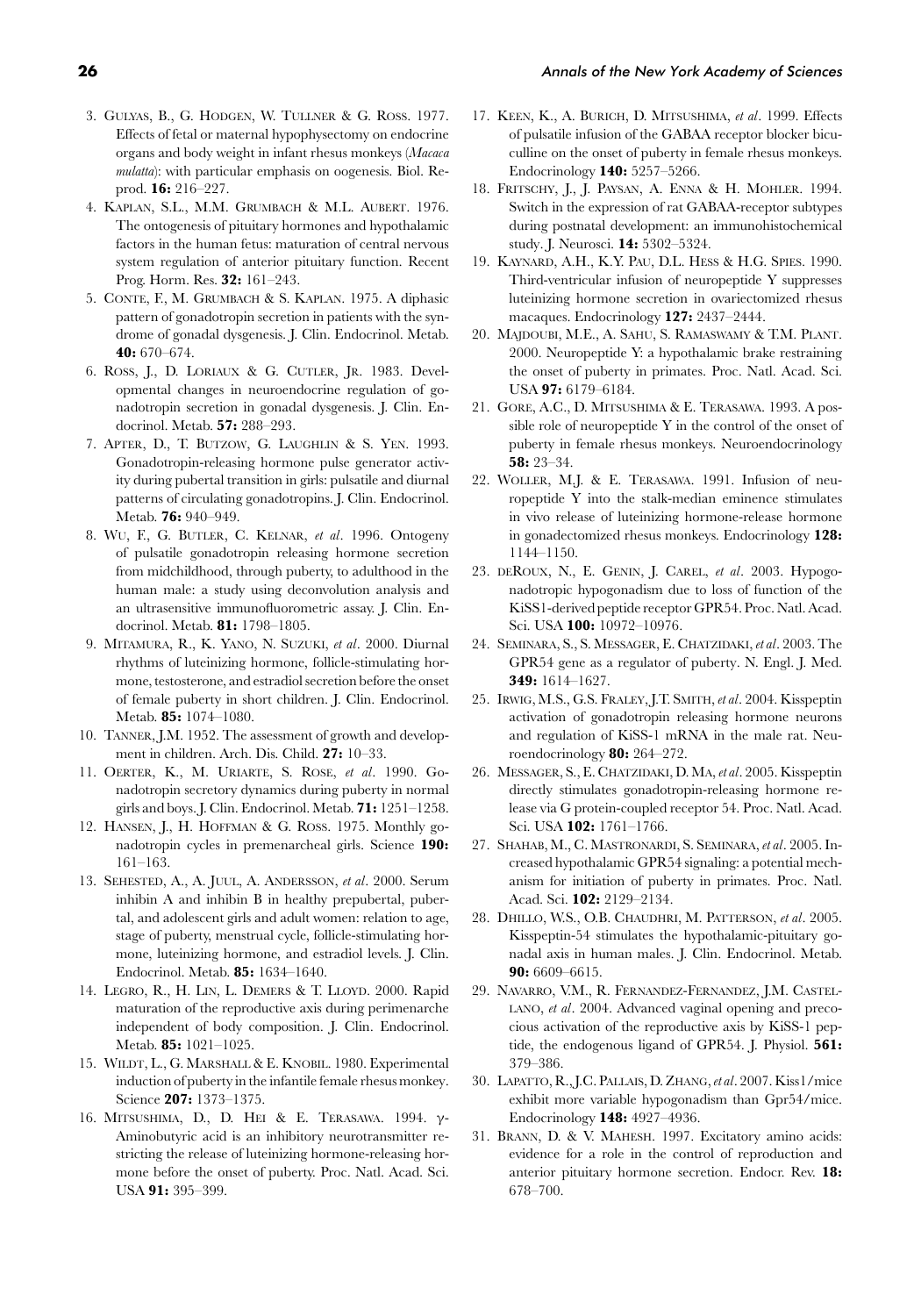- 32. MEDHAMURTHY, R., H.L. DICHEK, T.M. PLANT, *et al*. 1990. Stimulation of gonadotropin secretion in prepubertal monkeys after hypothalamic excitation with aspartate and glutamate. J. Clin. Endocrinol. Metab. **71:** 1390– 1392.
- 33. URBANSKI, H.F. & S.R. OJEDA. 1987. Activation of luteinizing hormone-releasing hormone release advances the onset of female puberty. Neuroendocrinology **46:** 273–276.
- 34. PLANT, T.M., V.L. GAY, G.R. MARSHALL & M. ARSLAN. 1989. Puberty in monkeys is triggered by chemical stimulation of the hypothalamus. Proc. Natl. Acad. Sci. USA **86:** 2506–2510.
- 35. MACDONALD, M.C. & M. WILKINSON. 1990. Peripubertal treatment with N-methyl-D-aspartic acid or neonatally with monosodium glutamate accelerates sexual maturation in female rats, an effect reversed by MK-801. Neuroendocrinology **52:** 143–149.
- 36. CLAYPOOL, L., E. KASUYA, Y. SAITOH, *et al*. 2000. N-Methyl D,L-aspartate induces the release of luteinizing hormonereleasing hormone in the prepubertal and pubertal female rhesus monkey as measured by in vivo push-pull perfusion in the stalk-median eminence. Endocrinology **141:** 219– 228.
- 37. TERASAWA, E. & D. FERNANDEZ. 2001. Neurobiological mechanisms of the onset of puberty in primates. Endocr. Rev. **22:** 111–151.
- 38. GORE, A., Y. SAITOH & E. TERASAWA. 1996. Effects of adrenal medulla transplantation into the third ventricle on the onset of puberty in female rhesus monkeys. Exp. Neurol. **140:** 172–183.
- 39. OJEDA, S., A. LOMNICZI, C. MASTRONARDI, *et al*. 2006. Minireview: the neuroendocrine regulation of puberty: is the time ripe for a systems biology approach? Endocrinology **147:** 1166–1174.
- 40. JUNG, H., P. CARMEL, M.S. SCHWARTZ, *et al*. 1999. Some hypothalamic hamartomas contain transforming growth factor {alpha}, a puberty-inducing growth factor, but not luteinizing hormone-releasing hormone neurons. J. Clin. Endocrinol. Metab. **84:** 4695–4701.
- 41. HINEY, J., V. SRIVASTAVA, C. NYBERG, *et al*. 1996. Insulinlike growth factor I of peripheral origin acts centrally to accelerate the initiation of female puberty. Endocrinology **137:** 3717–3728.
- 42. PAZOS, F., F. SANCHEZ-FRANCO, J. BALSA, *et al*. 1999. Regulation of gonadal and somatotropic axis by chronic intraventricular infusion of insulin-like growth factor 1 antibody at the initiation of puberty in male rats. Neuroendocrinology **69:** 408–416.
- 43. ZHEN, S., M. ZAKARIA, A. WOLFE & S. RADOVICK. 1997. Regulation of gonadotropin-releasing hormone (GnRH) gene expression by insulin-like growth factor I in a cultured GnRH-expressing neuronal cell line. Mol. Endocrinol. **11:** 1145–1155.
- 44. FRISCH, R.E. & R. REVELLE. 1970. Height and weight at menarche and a hypothesis of critical body weights and adolescent events. Science **169:** 397–399.
- 45. VIGERSKY, R.A., A.E. ANDERSEN, R.H. THOMPSON & D.L. LORIAUX. 1977. Hypothalamic dysfunction in secondary amenorrhea associated with simple weight loss. N. Engl. J. Med. **297:** 1141–1145.
- 46. OLSON, B., T. CARTLEDGE, N. SEBRING, *et al*. 1995. Shortterm fasting affects luteinizing hormone secretory dynamics but not reproductive function in normal-weight sedentary women. J. Clin. Endocrinol. Metab. **80:** 1187–1193.
- 47. CAMERON, J., T. WELTZIN, C. MCCONAHA, *et al*. 1991. Slowing of pulsatile luteinizing hormone secretion in men after forty- eight hours of fasting. J. Clin. Endocrinol. Metab. **73:** 35–41.
- 48. DUBEY, A.K., J.L. CAMERON, R.A. STEINER & T.M. PLANT. 1986. Inhibition of gonadotropin secretion in castrated male rhesus monkeys (*Macaca mulatta*) induced by dietary restriction: analogy with the prepubertal hiatus of gonadotropin release. Endocrinology **118:** 518–525.
- 49. SIMON, D. 2002. Puberty in chronically diseased patients. Horm. Res. **57**(Suppl 2): 53–56.
- 50. I'ANSON, H., J. MANNING, C. HERBOSA, *et al*. 2000. Central inhibition of gonadotropin-releasing hormone secretion in the growth-restricted hypogonadotropic female sheep. Endocrinology **141:** 520–527.
- 51. CHEHAB, F., K. MOUNZIH, R. LU & M. LIM. 1997. Early onset of reproductive function in normal female mice treated with leptin. Science **275:** 88–90.
- 52. AHIMA, R., J. DUSHAY, S. FLIER, *et al*. 1997. Leptin accelerates the onset of puberty in normal female mice. J. Clin. Invest. **99:** 391–395.
- 53. BRONSON, F.H. 2001. Puberty in female mice is not associated with increases in either body fat or leptin. Endocrinology **142:** 4758–4761.
- 54. CHEUNG, C., J. THORNTON, J. KUIJPER, *et al*. 1997. Leptin is a metabolic gate for the onset of puberty in the female rat. Endocrinology **138:** 855–858.
- 55. PLANT, T. & A. DURRANT. 1997. Circulating leptin does not appear to provide a signal for triggering the initiation of puberty in the male rhesus monkey (*Macaca mulatta*). Endocrinology **138:** 4505–4508.
- 56. CLAYTON, P.E., M.S. GILL, C.M. HALL, *et al*. 1997. Serum leptin through childhood and adolescence. Clin. Endocrinol. (Oxf.) **46:** 727–733.
- 57. BLUM, W., P. ENGLARO, S. HANITSCH, *et al*. 1997. Plasma leptin levels in healthy children and adolescents: dependence on body mass index, body fat mass, gender, pubertal stage, and testosterone. J. Clin. Endocrinol. Metab. **82:** 2904– 2910.
- 58. GILL, M.S., C.M. HALL, V. TILLMANN & P.E. CLAYTON. 1999. Constitutional delay in growth and puberty (CDGP) is associated with hypoleptinaemia. Clin. Endocrinol. (Oxf.) **50:** 721–726.
- 59. ANDREELLI, F., H. HANAIRE-BROUTIN, M. LAVILLE, *et al*. 2000. Normal reproductive function in leptin-deficient patients with lipoatropic diabetes. J. Clin. Endocrinol.Metab. **85:** 715–719.
- 60. BRUNING, J.C., D. GAUTAM, D.J. BURKS, *et al*. 2000. Role of brain insulin receptor in control of body weight and reproduction. Science **289:** 2122–2125.
- 61. GARCIA, M.C., M. LOPEZ, C.V. ALVAREZ, *et al*. 2007. Role of ghrelin in reproduction. Reproduction **133:** 531–540.
- 62. GOTTSCH, M.L., D.K. CLIFTON & R.A. STEINER. 2004. Galanin-like peptide as a link in the integration of metabolism and reproduction. Trends Endocrinol. Metab. **15:** 215–221.